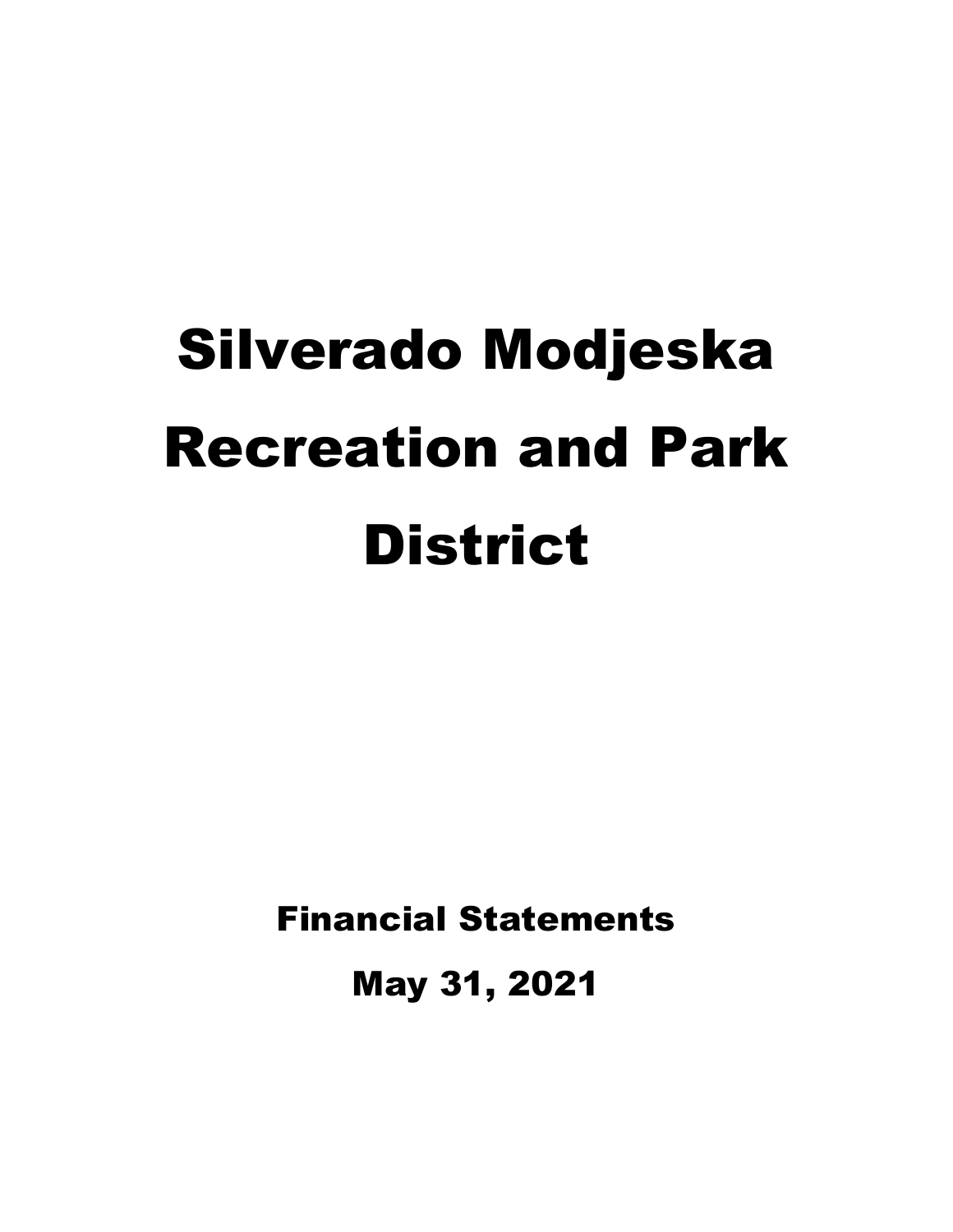### **Cash Basis** May 2021

### 5:08 PM Silverado Modjeska Recreation & Parks District 06/14/21 **Profit & Loss**

|                                                                                                                                                                                                                                                                                 | <b>May 21</b>                                                   | Jul '20 - May 21                                                                    |
|---------------------------------------------------------------------------------------------------------------------------------------------------------------------------------------------------------------------------------------------------------------------------------|-----------------------------------------------------------------|-------------------------------------------------------------------------------------|
| Income<br>60000 · Recreation Program Income<br>60001 Instructor Fees<br>60003 Silverado Summer Concert Series<br>60005 Sticker Sales<br>60007 · Flea Market<br>60000 · Recreation Program Income - Other                                                                        | 0.00<br>806.29<br>0.00<br>0.00<br>0.00                          | 184.80<br>806.29<br>70.00<br>360.00<br>5.00                                         |
| Total 60000 · Recreation Program Income                                                                                                                                                                                                                                         | 806.29                                                          | 1,426.09                                                                            |
| 6210 · Property Taxes - Current Secured<br>6220 · Property Taxes-Curr Unsecured<br>6280 · Property Tax-Curr Supplemental<br>6290 Other Taxes<br>6300 · Property Taxes-Prior Supplement<br>6540 · Penalties & Costs on Deling Tax<br>6610 Interest<br>6620 Rents and Concessions | 0.00<br>0.00<br>0.00<br>0.00<br>0.00<br>0.00<br>0.00            | 13,646.10<br>561.77<br>280.40<br>58,386.68<br>16.95<br>4.38<br>409.77               |
| 6621 Weddings<br>6620 · Rents and Concessions - Other                                                                                                                                                                                                                           | 0.00<br>150.00                                                  | $-900.00$<br>1,320.00                                                               |
| Total 6620 Rents and Concessions                                                                                                                                                                                                                                                | 150.00                                                          | 420.00                                                                              |
| 6690 · State-Homeowners PR Tax Relief<br>7960 Donations/Gifts                                                                                                                                                                                                                   | 0.00<br>0.00                                                    | 54.31<br>2.110.89                                                                   |
| 9000 Chili Cookoff Fundraiser<br><b>Donations</b>                                                                                                                                                                                                                               | 0.00                                                            | 120.00                                                                              |
| Total 9000 · Chili Cookoff Fundraiser                                                                                                                                                                                                                                           | 0.00                                                            | 120.00                                                                              |
| <b>Total Income</b>                                                                                                                                                                                                                                                             | 956.29                                                          | 77,437.34                                                                           |
| <b>Expense</b><br>0702 · Telephone<br>1100 · Insurance<br>1300 · Maintenance - Equipment<br>1400 · Maintenance - Bldgs & Improvs<br>14001 · Landscaping<br>14002 · Repairs & Renovations (Minor)                                                                                | 389.37<br>0.00<br>0.00<br>4,750.00<br>0.00                      | 4,012.39<br>11,781.00<br>400.00<br>12,845.00<br>3,801.40                            |
| 1400 · Maintenance - Bldgs & Improvs - Other                                                                                                                                                                                                                                    | 150.85                                                          | 1,509.37                                                                            |
| Total 1400 · Maintenance - Bldgs & Improvs                                                                                                                                                                                                                                      | 4,900.85                                                        | 18,155.77                                                                           |
| 1500 Donations                                                                                                                                                                                                                                                                  | 0.00                                                            | 496.00                                                                              |
| 1600 · Memberships<br>1700 · Miscellaneous Expense                                                                                                                                                                                                                              | 0.00<br>15.00                                                   | 1,278.80<br>151.00                                                                  |
| 1800 Office Expense<br>1803 · Postage<br>1806 · Printing Costs - Outside Vendor<br>1900 · Professional/Specialized Srvcs                                                                                                                                                        | 0.00<br>0.00<br>0.00                                            | 805.90<br>102.00<br>549.53                                                          |
| 19001 · Audit Services<br>19002 · Legal Services<br>19005 · Administrative<br>19006 · Bookkeeping<br>19007 · Instructor Fees<br>19008 Caretaker<br>19009 · Website Maintenance<br>1900 · Professional/Specialized Srvcs - Other                                                 | 0.00<br>0.00<br>15.00<br>0.00<br>0.00<br>246.58<br>0.00<br>0.00 | 6,500.00<br>2,370.00<br>870.00<br>6,232.15<br>0.00<br>2,937.83<br>1,012.75<br>35.05 |
| Total 1900 · Professional/Specialized Srvcs                                                                                                                                                                                                                                     | 261.58                                                          | 19,957.78                                                                           |
| 1912 Investment Administrative Fees<br>2000 · Publications and Legal Notices<br>2400 · Special Deparmental Expense                                                                                                                                                              | 0.00<br>0.00<br>0.00                                            | 26.11<br>360.00<br>1,389.21                                                         |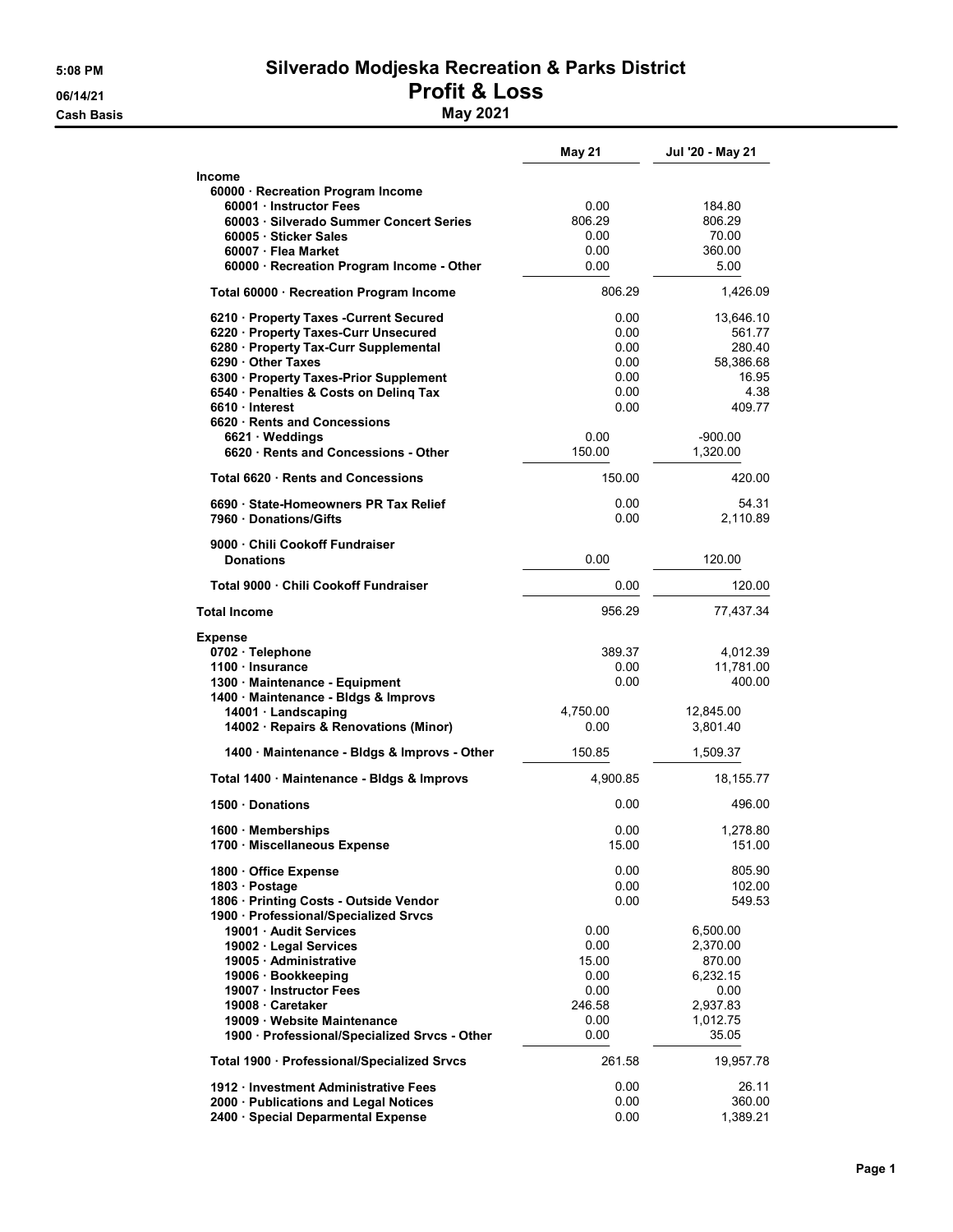#### 5:08 PM Silverado Modjeska Recreation & Parks District 06/14/21 **Profit & Loss Cash Basis** May 2021

|                                          | May 21      | Jul '20 - May 21 |
|------------------------------------------|-------------|------------------|
| 2800 Utilities                           |             |                  |
| 28001 Electricity                        | 60.82       | 694.39           |
| 28002 Waste Disposal                     | 241.57      | 4.318.15         |
| 28003 Portable Toilets/Septic            | 0.00        | 1.900.00         |
| 28005 Water                              | 102.93      | 4.716.71         |
| Total 2800 Utilities                     | 405.32      | 11.629.25        |
| 50000 · Recreation Program Expense       |             |                  |
| 50003 · Silverado Summer Concerts        | 0.00        | 239.28           |
| Total 50000 · Recreation Program Expense | 0.00        | 239.28           |
| <b>Total Expense</b>                     | 5,972.12    | 71,334.02        |
| Net Income                               | $-5,015.83$ | 6,103.32         |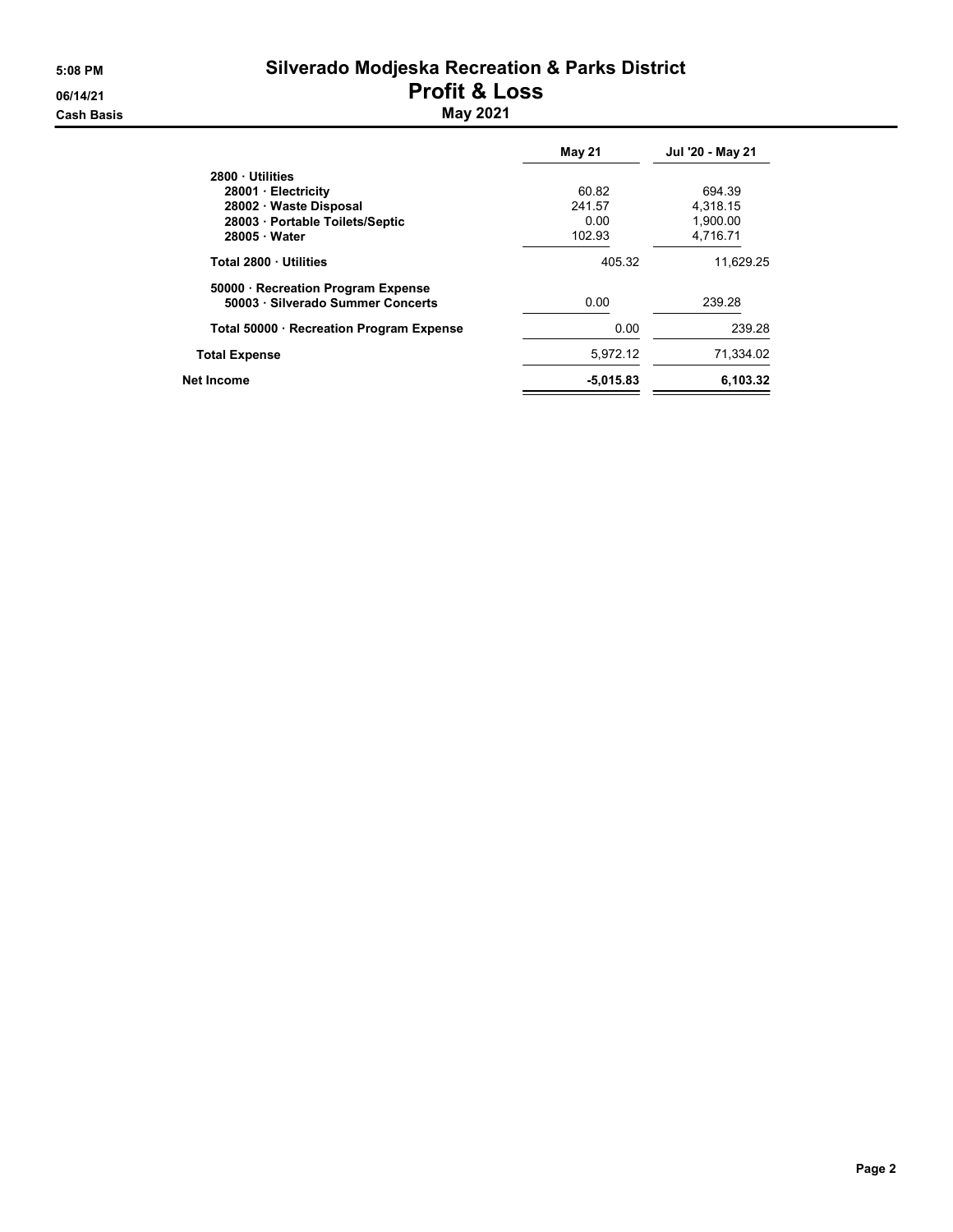### 06/14/21 Profit & Loss

|                                                             | <b>Jul 20</b> | Aug 20       | Sep 20       | <b>Oct 20</b> | <b>Nov 20</b> |
|-------------------------------------------------------------|---------------|--------------|--------------|---------------|---------------|
| <b>Income</b>                                               |               |              |              |               |               |
| 60000 · Recreation Program Income                           |               |              |              |               |               |
| 60001 Instructor Fees                                       | 0.00          | 0.00         | 0.00         | 70.80         | 0.00          |
| 60003 · Silverado Summer Concert Series                     | 0.00          | 0.00         | 0.00         | 0.00          | 0.00          |
| 60005 · Sticker Sales                                       | 0.00          | 0.00         | 0.00         | 45.00         | 25.00         |
| 60007 · Flea Market                                         | 0.00          | 0.00         | 0.00         | 0.00          | 0.00          |
| 60000 · Recreation Program Income - Other                   | 0.00          | 0.00         | 0.00         | 0.00          | 0.00          |
| Total 60000 · Recreation Program Income                     | 0.00          | 0.00         | 0.00         | 115.80        | 25.00         |
| 6210 · Property Taxes -Current Secured                      | 413.65        | 0.00         | 0.00         | 0.00          | 4,048.20      |
| 6220 · Property Taxes-Curr Unsecured                        | 0.00          | 0.00         | 318.40       | 0.00          | 0.00          |
| 6280 · Property Tax-Curr Supplemental                       | 63.83         | 8.38         | 6.30         | 25.67         | 35.14         |
| 6290 Other Taxes                                            | 0.00          | 0.00         | 0.00         | 0.00          | 0.00          |
| 6300 · Property Taxes-Prior Supplement                      | 16.95         | 0.00         | 0.00         | 0.00          | 0.00          |
| 6540 · Penalties & Costs on Delinq Tax                      | 4.38          | 0.00         | 0.00         | 0.00          | 0.00          |
| 6610 Interest                                               | 0.00          | 62.29        | 58.54        | 52.77         | 51.83         |
| 6620 · Rents and Concessions                                |               |              |              |               |               |
| $6621 \cdot W$ eddings                                      | 0.00          | 0.00         | 0.00         | $-900.00$     | 0.00          |
| 6620 · Rents and Concessions - Other                        | 0.00          | 0.00         | 0.00         | 350.00        | 0.00          |
| Total 6620 · Rents and Concessions                          | 0.00          | 0.00         | 0.00         | $-550.00$     | 0.00          |
| 6690 State-Homeowners PR Tax Relief<br>7960 Donations/Gifts | 0.00<br>0.00  | 0.00<br>0.00 | 0.00<br>0.00 | 0.00<br>33.89 | 0.00<br>0.00  |
|                                                             |               |              |              |               |               |
| 9000 Chili Cookoff Fundraiser<br><b>Donations</b>           | 0.00          | 0.00         | 120.00       | 0.00          | 0.00          |
| Total 9000 Chili Cookoff Fundraiser                         | 0.00          | 0.00         | 120.00       | 0.00          | 0.00          |
| <b>Total Income</b>                                         | 498.81        | 70.67        | 503.24       | $-321.87$     | 4,160.17      |
| <b>Expense</b>                                              |               |              |              |               |               |
| 0702 · Telephone                                            | 360.62        | 360.57       | 360.80       | 361.41        | 375.38        |
| 1100 Insurance                                              | 0.00          | 5,890.50     | 0.00         | 0.00          | 0.00          |
| 1300 · Maintenance - Equipment                              | 0.00          | 0.00         | 0.00         | 0.00          | 0.00          |
| 1400 Maintenance - Bldgs & Improvs                          |               |              |              |               |               |
| 14001 · Landscaping                                         | 0.00          | 1,835.00     | 0.00         | 600.00        | 0.00          |
| 14002 · Repairs & Renovations (Minor)                       | 123.10        | 372.30       | 40.00        | 40.00         | 651.79        |
| 1400 · Maintenance - Bldgs & Improvs - Other                | 0.00          | 0.00         | 0.00         | 0.00          | 0.00          |
| Total 1400 · Maintenance - Bldgs & Improvs                  | 123.10        | 2,207.30     | 40.00        | 640.00        | 651.79        |
| 1500 Donations                                              | $-450.00$     | 0.00         | 0.00         | 0.00          | 0.00          |
| 1600 Memberships                                            | 449.80        | 350.00       | 0.00         | 0.00          | 479.00        |
| 1700 Miscellaneous Expense                                  | 0.00          | 136.00       | 0.00         | 0.00          | 0.00          |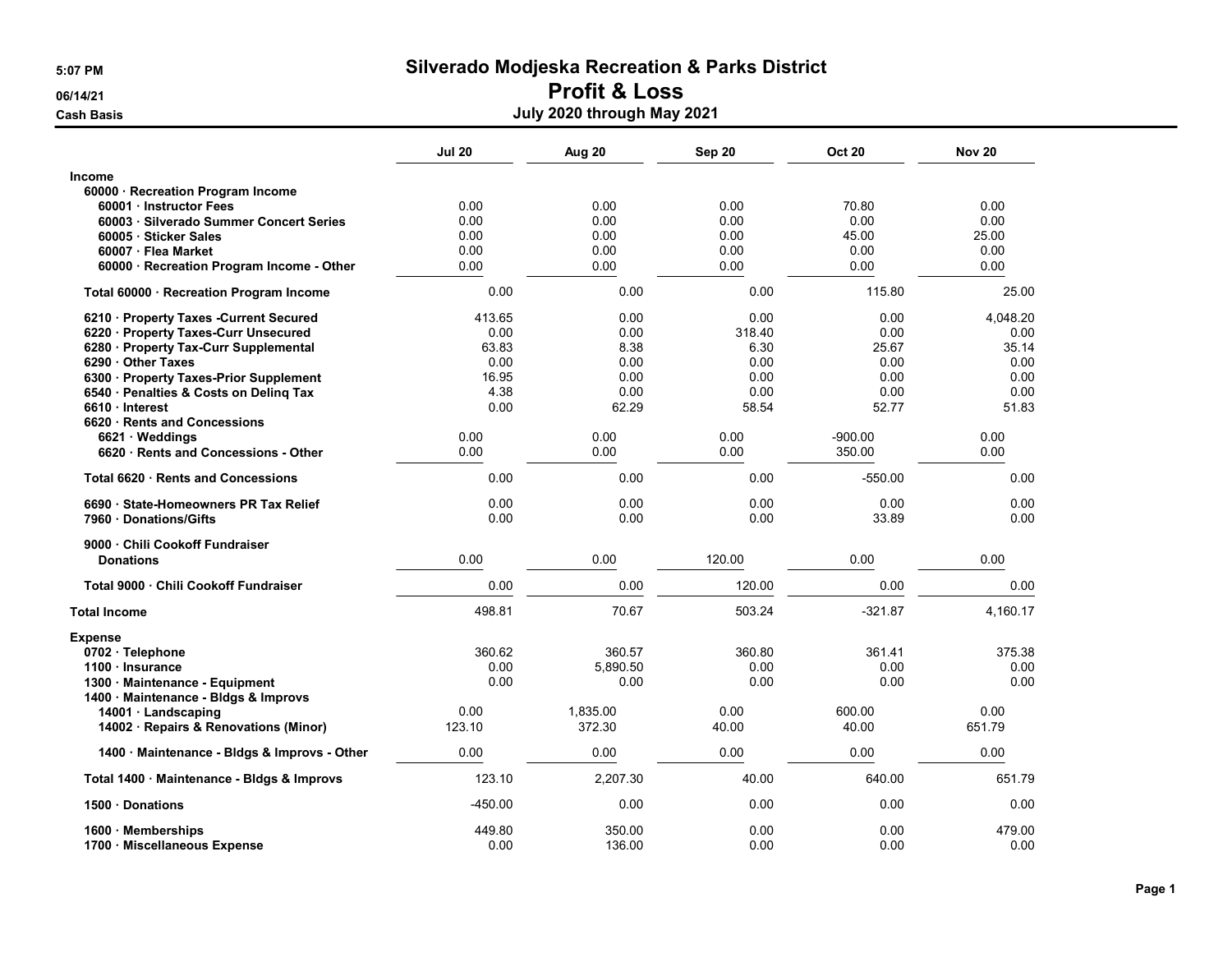# 06/14/21 Profit & Loss

|                                                                         | <b>Jul 20</b> | Aug 20     | Sep 20      | <b>Oct 20</b> | <b>Nov 20</b> |
|-------------------------------------------------------------------------|---------------|------------|-------------|---------------|---------------|
| 1800 Office Expense                                                     | 0.00          | 136.58     | 0.00        | 0.00          | 61.88         |
| 1803 · Postage                                                          | 0.00          | 0.00       | 0.00        | 0.00          | 53.85         |
| 1806 Printing Costs - Outside Vendor                                    | 0.00          | 0.00       | 0.00        | 0.00          | 0.00          |
| 1900 · Professional/Specialized Srvcs                                   |               |            |             |               |               |
| 19001 · Audit Services                                                  | 0.00          | 0.00       | 0.00        | 0.00          | 0.00          |
| 19002 · Legal Services                                                  | 75.00         | 0.00       | 0.00        | 0.00          | 0.00          |
| 19005 · Administrative                                                  | 0.00          | 0.00       | 154.00      | 66.00         | 385.00        |
| 19006 · Bookkeeping                                                     | 420.00        | 420.00     | 490.00      | 420.00        | 525.00        |
| 19007 Instructor Fees                                                   | 0.00          | 0.00       | 0.00        | 0.00          | 0.00          |
| 19008 · Caretaker                                                       | 0.00          | 0.00       | 247.50      | 0.00          | 2,193.75      |
| 19009 · Website Maintenance                                             | 33.00         | 0.00       | 43.50       | 775.75        | 27.75         |
| 1900 · Professional/Specialized Srvcs - Other                           | 0.56          | 0.00       | 0.80        | 0.00          | 10.12         |
| Total 1900 · Professional/Specialized Srvcs                             | 528.56        | 420.00     | 935.80      | 1,261.75      | 3,141.62      |
| 1912 Investment Administrative Fees                                     | 0.00          | 3.01       | 3.02        | 2.94          | 3.20          |
| 2000 Publications and Legal Notices                                     | 0.00          | 0.00       | 0.00        | 0.00          | 0.00          |
| 2400 · Special Deparmental Expense                                      | 0.00          | 0.00       | 0.00        | 0.00          | 0.00          |
| 2800 · Utilities                                                        |               |            |             |               |               |
| 28001 Electricity                                                       | 59.36         | 55.88      | 65.61       | 58.64         | 53.01         |
| 28002 · Waste Disposal                                                  | 362.37        | 362.36     | 416.19      | 362.36        | 362.35        |
| 28003 · Portable Toilets/Septic                                         | 190.00        | 0.00       | 190.00      | 190.00        | 190.00        |
| 28005 · Water                                                           | 290.81        | 415.56     | 624.24      | 868.37        | 235.39        |
| Total 2800 · Utilities                                                  | 902.54        | 833.80     | 1.296.04    | 1.479.37      | 840.75        |
| 50000 · Recreation Program Expense<br>50003 · Silverado Summer Concerts | 239.28        | 0.00       | 0.00        | 0.00          | 0.00          |
| Total 50000 · Recreation Program Expense                                | 239.28        | 0.00       | 0.00        | 0.00          | 0.00          |
| <b>Total Expense</b>                                                    | 2,153.90      | 10,337.76  | 2,635.66    | 3,745.47      | 5,607.47      |
| Net Income                                                              | $-1,655.09$   | -10,267.09 | $-2,132.42$ | $-4,067.34$   | $-1,447.30$   |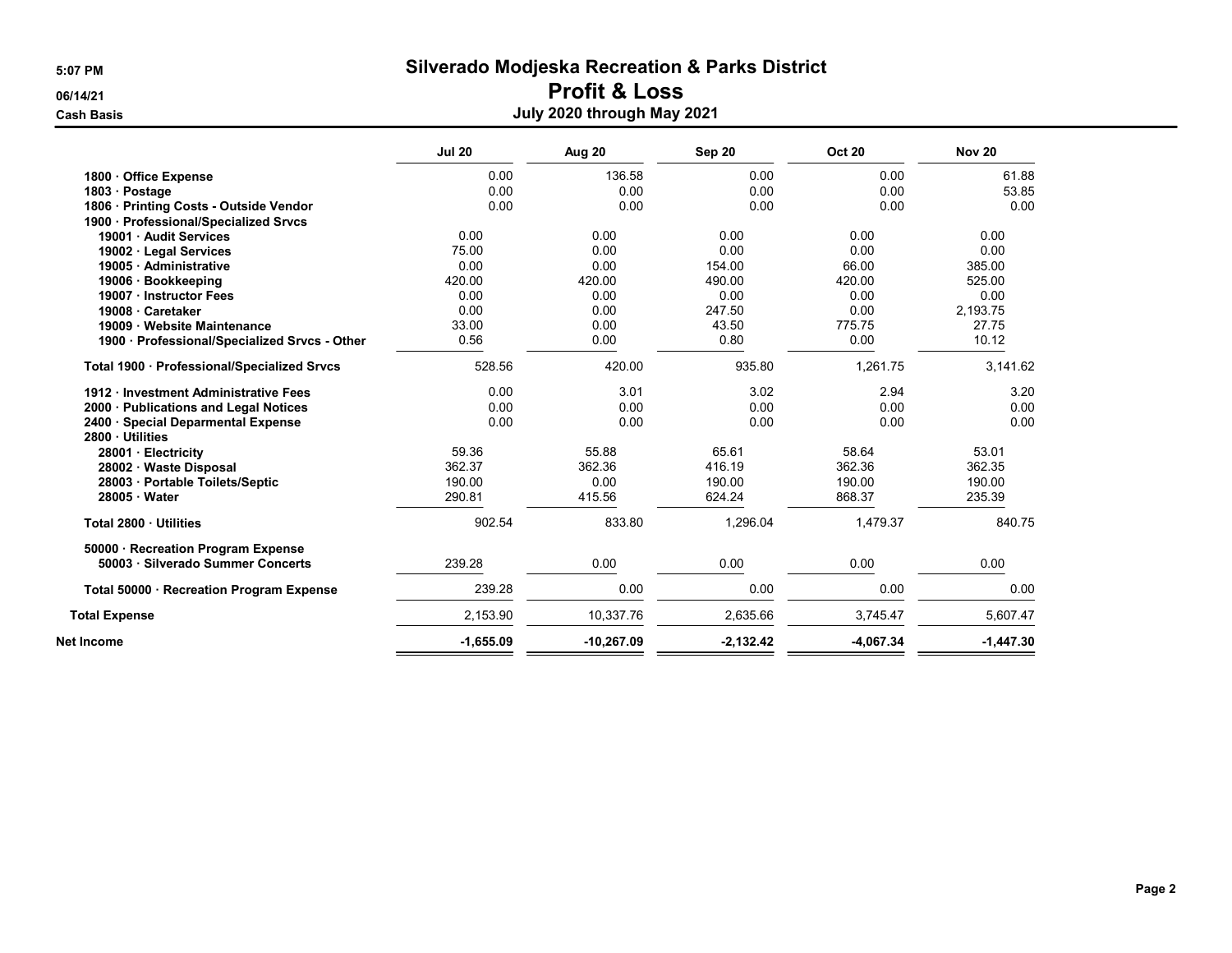### 06/14/21 Profit & Loss

|                                                             | <b>Dec 20</b> | <b>Jan 21</b>   | Feb <sub>21</sub> | <b>Mar 21</b>    | Apr 21        |
|-------------------------------------------------------------|---------------|-----------------|-------------------|------------------|---------------|
| <b>Income</b>                                               |               |                 |                   |                  |               |
| 60000 · Recreation Program Income                           |               |                 |                   |                  |               |
| 60001 Instructor Fees                                       | 0.00          | 114.00          | 0.00              | 0.00             | 0.00          |
| 60003 · Silverado Summer Concert Series                     | 0.00          | 0.00            | 0.00              | 0.00             | 0.00          |
| 60005 · Sticker Sales                                       | 0.00          | 0.00            | 0.00              | 0.00             | 0.00          |
| 60007 · Flea Market                                         | 0.00          | 0.00            | 0.00              | 190.00           | 170.00        |
| 60000 · Recreation Program Income - Other                   | 5.00          | 0.00            | 0.00              | 0.00             | 0.00          |
| Total 60000 · Recreation Program Income                     | 5.00          | 114.00          | 0.00              | 190.00           | 170.00        |
| 6210 Property Taxes - Current Secured                       | 7.950.43      | 1,233.82        | 0.00              | 0.00             | 0.00          |
| 6220 · Property Taxes-Curr Unsecured                        | 0.00          | 243.37          | 0.00              | 0.00             | 0.00          |
| 6280 · Property Tax-Curr Supplemental                       | 37.28         | 85.91           | 17.89             | 0.00             | 0.00          |
| 6290 Other Taxes                                            | 50,373.92     | 0.00            | 8,012.76          | 0.00             | 0.00          |
| 6300 · Property Taxes-Prior Supplement                      | 0.00          | 0.00            | 0.00              | 0.00             | 0.00          |
| 6540 · Penalties & Costs on Deling Tax                      | 0.00          | 0.00            | 0.00              | 0.00             | 0.00          |
| 6610 · Interest                                             | 49.71         | 58.82           | 75.81             | 0.00             | 0.00          |
| 6620 Rents and Concessions                                  |               |                 |                   |                  |               |
| 6621 Weddings                                               | 0.00          | 0.00            | 0.00              | 0.00             | 0.00          |
| 6620 Rents and Concessions - Other                          | 0.00          | 0.00            | 120.00            | 350.00           | 350.00        |
| Total 6620 · Rents and Concessions                          | 0.00          | 0.00            | 120.00            | 350.00           | 350.00        |
| 6690 State-Homeowners PR Tax Relief<br>7960 Donations/Gifts | 16.30<br>0.00 | 38.01<br>200.00 | 0.00<br>0.00      | 0.00<br>1,801.00 | 0.00<br>76.00 |
| 9000 Chili Cookoff Fundraiser                               |               |                 |                   |                  |               |
| <b>Donations</b>                                            | 0.00          | 0.00            | 0.00              | 0.00             | 0.00          |
| Total 9000 . Chili Cookoff Fundraiser                       | 0.00          | 0.00            | 0.00              | 0.00             | 0.00          |
| <b>Total Income</b>                                         | 58,432.64     | 1,973.93        | 8,226.46          | 2,341.00         | 596.00        |
| <b>Expense</b>                                              |               |                 |                   |                  |               |
| 0702 · Telephone                                            | 474.14        | 275.83          | 385.70            | 284.30           | 384.27        |
| 1100 Insurance                                              | 5.890.50      | 0.00            | 0.00              | 0.00             | 0.00          |
| 1300 Maintenance - Equipment                                | 0.00          | 0.00            | 0.00              | 0.00             | 400.00        |
| 1400 Maintenance - Bldgs & Improvs                          |               |                 |                   |                  |               |
| 14001 · Landscaping                                         | 1,460.00      | 450.00          | 900.00            | 0.00             | 2,850.00      |
| 14002 · Repairs & Renovations (Minor)                       | 49.00         | 1,571.35        | 49.00             | 49.00            | 855.86        |
| 1400 · Maintenance - Bldgs & Improvs - Other                | 0.00          | 0.00            | 0.00              | 0.00             | 1,358.52      |
| Total 1400 · Maintenance - Bldgs & Improvs                  | 1,509.00      | 2,021.35        | 949.00            | 49.00            | 5.064.38      |
| 1500 Donations                                              | 0.00          | 0.00            | 0.00              | 0.00             | 946.00        |
| 1600 · Memberships<br>1700 Miscellaneous Expense            | 0.00<br>0.00  | 0.00<br>0.00    | 0.00<br>0.00      | 0.00<br>0.00     | 0.00<br>0.00  |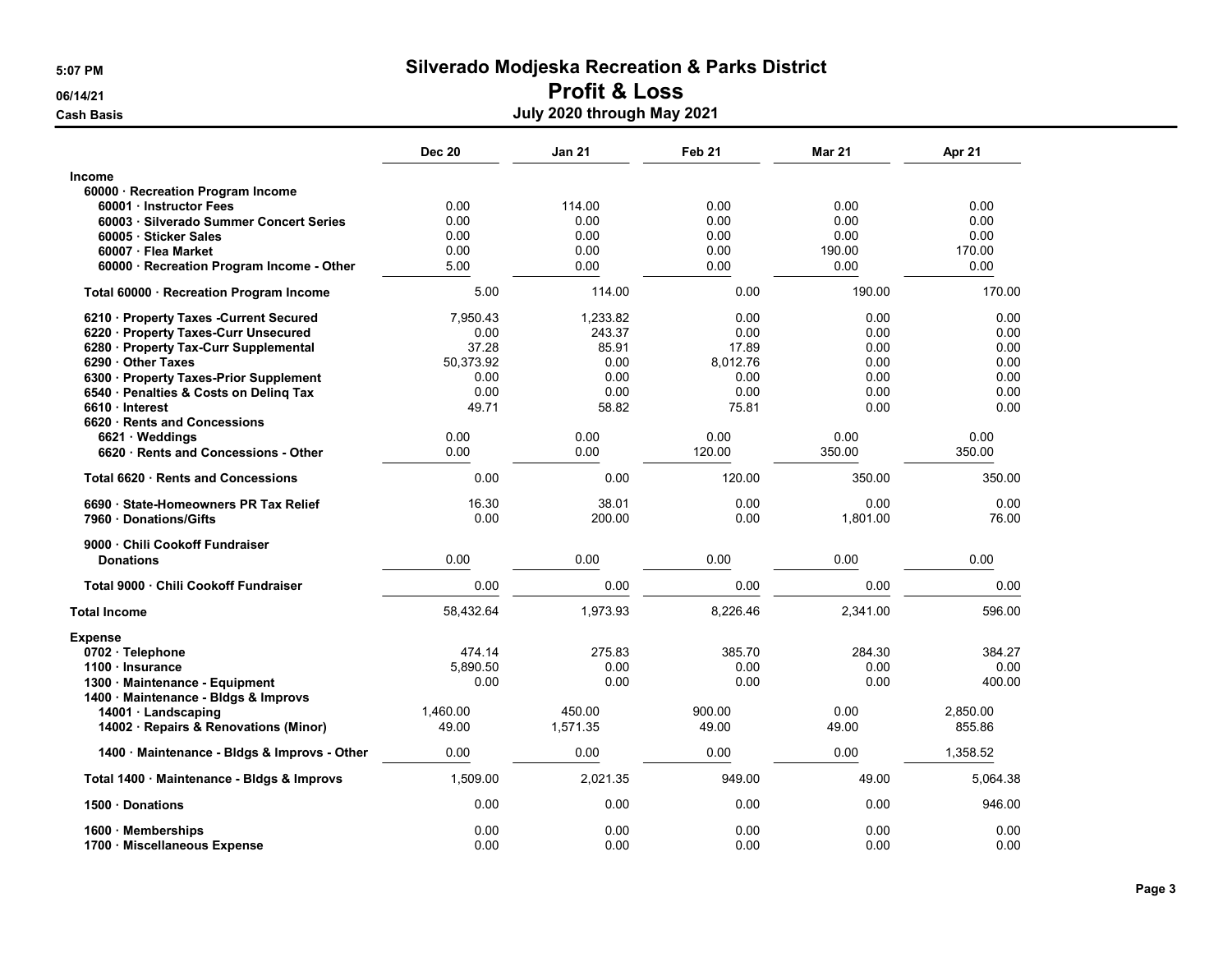### 06/14/21 Profit & Loss

|                                                      | <b>Dec 20</b> | <b>Jan 21</b> | Feb <sub>21</sub> | <b>Mar 21</b> | Apr 21       |
|------------------------------------------------------|---------------|---------------|-------------------|---------------|--------------|
| 1800 Office Expense                                  | 0.00          | 277.36        | 330.08            | 0.00          | 0.00         |
| 1803 · Postage                                       | 27.50         | 0.00          | 13.30             | 7.35          | 0.00         |
| 1806 · Printing Costs - Outside Vendor               | 0.00          | 0.00          | 0.00              | 0.00          | 549.53       |
| 1900 · Professional/Specialized Srvcs                |               |               |                   |               |              |
| 19001 Audit Services                                 | 0.00          | 0.00          | 6,500.00          | 0.00          | 0.00         |
| 19002 · Legal Services                               | 0.00          | 0.00          | 660.00            | 0.00          | 1.635.00     |
| 19005 Administrative                                 | 250.00        | 0.00          | 0.00              | 0.00          | 0.00         |
| 19006 · Bookkeeping                                  | 1,781.25      | 0.00          | 953.40            | 671.25        | 551.25       |
| 19007 · Instructor Fees                              | 0.00          | 114.00        | $-114.00$         | 0.00          | 0.00         |
| 19008 · Caretaker                                    | 250.00        | 0.00          | 0.00              | 0.00          | 0.00         |
| 19009 · Website Maintenance                          | 30.00         | 0.00          | 62.25             | 0.00          | 40.50        |
| 1900 · Professional/Specialized Srvcs - Other        | 19.88         | 3.69          | 0.00              | 0.00          | 0.00         |
| Total 1900 · Professional/Specialized Srvcs          | 2,331.13      | 117.69        | 8,061.65          | 671.25        | 2,226.75     |
| 1912 · Investment Administrative Fees                | 3.26          | 4.24          | 6.44              | 0.00          | 0.00         |
| 2000 · Publications and Legal Notices                | 0.00          | 0.00          | 0.00              | 0.00          | 360.00       |
| 2400 · Special Deparmental Expense<br>2800 Utilities | 0.00          | 0.00          | 1,389.21          | 0.00          | 0.00         |
| 28001 · Electricity                                  | 58.27         | 0.00          | 97.42             | 52.46         | 132.92       |
| 28002 · Waste Disposal                               | 137.81        | 668.14        | 362.39            | 120.78        | 921.83       |
| 28003 · Portable Toilets/Septic                      | 190.00        | 0.00          | 0.00              | 0.00          | 950.00       |
| $28005 \cdot Water$                                  | 1,710.48      | 254.68        | 214.25            | 0.00          | 0.00         |
| Total 2800 · Utilities                               | 2,096.56      | 922.82        | 674.06            | 173.24        | 2,004.75     |
| 50000 · Recreation Program Expense                   |               |               |                   |               |              |
| 50003 · Silverado Summer Concerts                    | 0.00          | 0.00          | 0.00              | 0.00          | 0.00         |
| Total 50000 · Recreation Program Expense             | 0.00          | 0.00          | 0.00              | 0.00          | 0.00         |
| <b>Total Expense</b>                                 | 12,332.09     | 3.619.29      | 11.809.44         | 1.185.14      | 11,935.68    |
| Net Income                                           | 46,100.55     | $-1,645.36$   | $-3,582.98$       | 1,155.86      | $-11,339.68$ |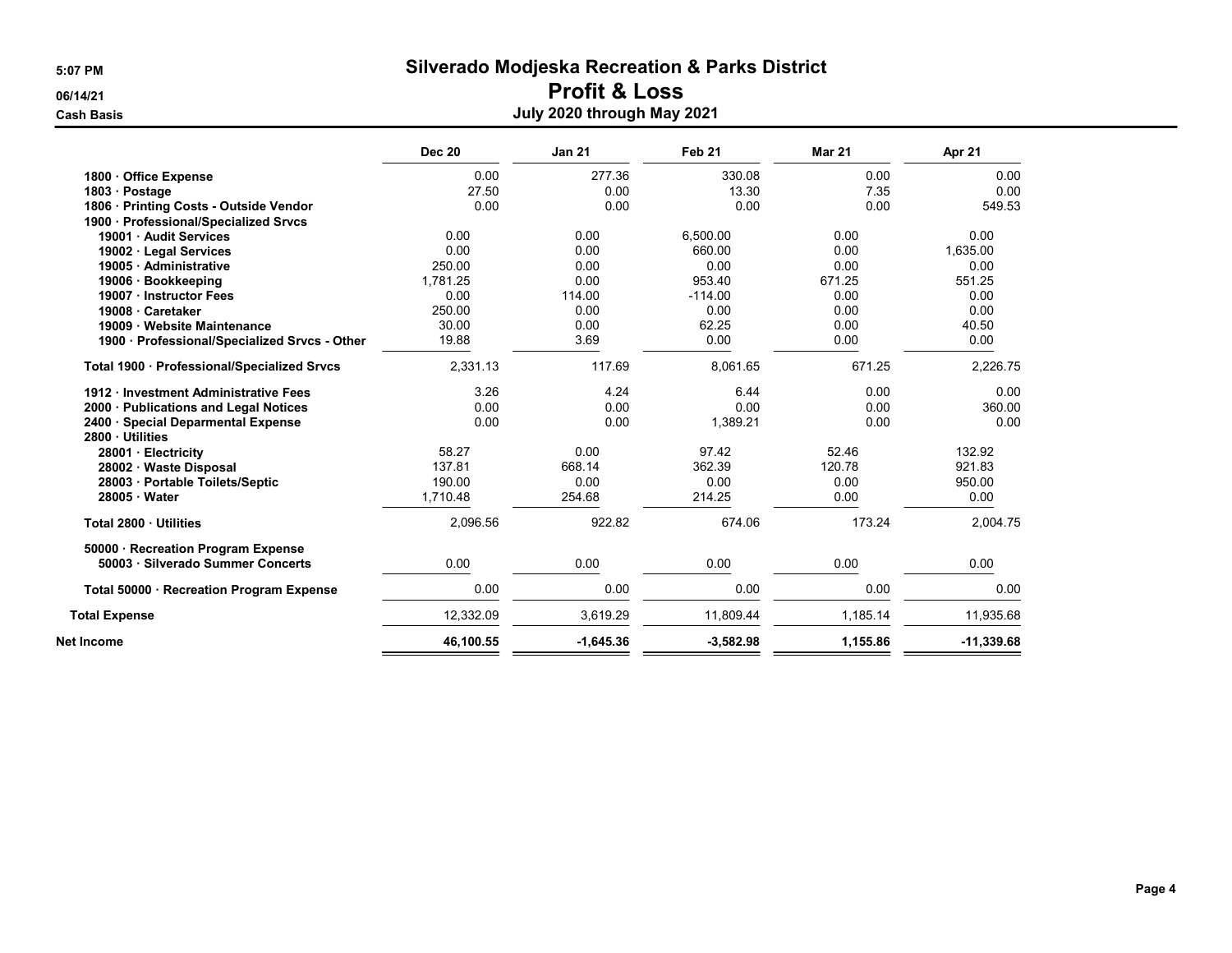#### 5:07 PM Silverado Modjeska Recreation & Parks District 06/14/21 Profit & Loss Cash Basis July 2020 through May 2021

|                                                             | <b>May 21</b>  | <b>TOTAL</b>          |
|-------------------------------------------------------------|----------------|-----------------------|
| <b>Income</b>                                               |                |                       |
| 60000 · Recreation Program Income                           |                |                       |
| 60001 · Instructor Fees                                     | 0.00           | 184.80                |
| 60003 · Silverado Summer Concert Series                     | 806.29         | 806.29                |
| 60005 · Sticker Sales                                       | 0.00           | 70.00                 |
| 60007 · Flea Market                                         | 0.00           | 360.00                |
| 60000 · Recreation Program Income - Other                   | 0.00           | 5.00                  |
| Total 60000 · Recreation Program Income                     | 806.29         | 1,426.09              |
| 6210 Property Taxes - Current Secured                       | 0.00           | 13,646.10             |
| 6220 · Property Taxes-Curr Unsecured                        | 0.00           | 561.77                |
| 6280 · Property Tax-Curr Supplemental                       | 0.00           | 280.40                |
| 6290 Other Taxes                                            | 0.00           | 58,386.68             |
| 6300 · Property Taxes-Prior Supplement                      | 0.00           | 16.95                 |
| 6540 · Penalties & Costs on Deling Tax                      | 0.00           | 4.38                  |
| 6610 Interest                                               | 0.00           | 409.77                |
| 6620 Rents and Concessions                                  |                |                       |
| 6621 · Weddings<br>6620 · Rents and Concessions - Other     | 0.00<br>150.00 | $-900.00$<br>1,320.00 |
|                                                             |                |                       |
| Total 6620 · Rents and Concessions                          | 150.00         | 420.00                |
| 6690 State-Homeowners PR Tax Relief<br>7960 Donations/Gifts | 0.00<br>0.00   | 54.31<br>2,110.89     |
|                                                             |                |                       |
| 9000 Chili Cookoff Fundraiser                               |                |                       |
| <b>Donations</b>                                            | 0.00           | 120.00                |
| Total 9000 · Chili Cookoff Fundraiser                       | 0.00           | 120.00                |
| <b>Total Income</b>                                         | 956.29         | 77,437.34             |
| <b>Expense</b>                                              |                |                       |
| 0702 · Telephone                                            | 389.37         | 4,012.39              |
| 1100 · Insurance                                            | 0.00           | 11,781.00             |
| 1300 · Maintenance - Equipment                              | 0.00           | 400.00                |
| 1400 · Maintenance - Bldgs & Improvs                        |                |                       |
| 14001 · Landscaping                                         | 4,750.00       | 12,845.00             |
| 14002 · Repairs & Renovations (Minor)                       | 0.00           | 3,801.40              |
| 1400 · Maintenance - Bldgs & Improvs - Other                | 150.85         | 1,509.37              |
| Total 1400 · Maintenance - Bldgs & Improvs                  | 4,900.85       | 18,155.77             |
| 1500 Donations                                              | 0.00           | 496.00                |
| 1600 Memberships<br>1700 Miscellaneous Expense              | 0.00<br>15.00  | 1.278.80<br>151.00    |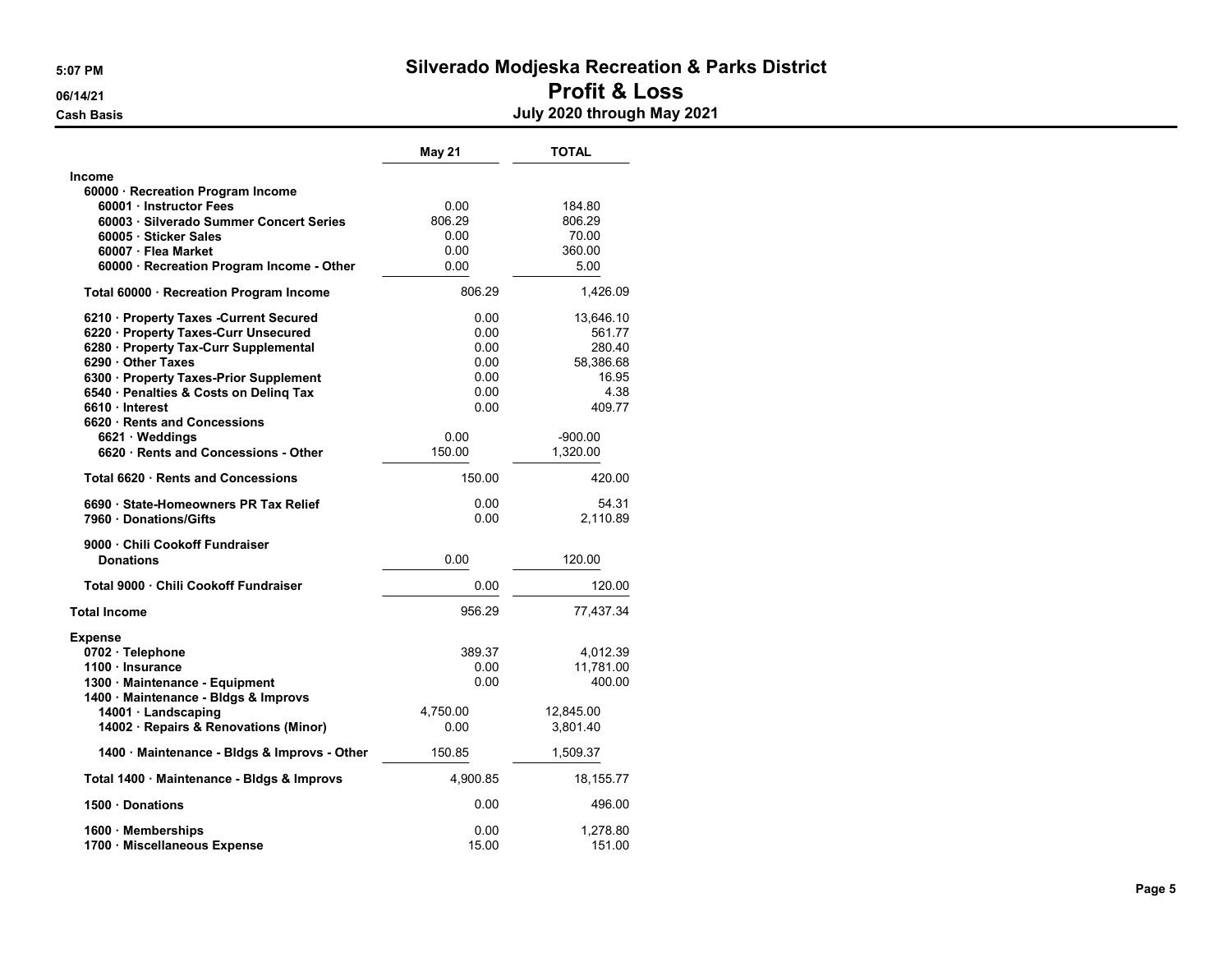### 5:07 PM Silverado Modjeska Recreation & Parks District 06/14/21 Profit & Loss

|                                               | <b>May 21</b> | <b>TOTAL</b> |
|-----------------------------------------------|---------------|--------------|
| 1800 Office Expense                           | 0.00          | 805.90       |
| 1803 · Postage                                | 0.00          | 102.00       |
| 1806 · Printing Costs - Outside Vendor        | 0.00          | 549.53       |
| 1900 · Professional/Specialized Srvcs         |               |              |
| 19001 · Audit Services                        | 0.00          | 6,500.00     |
| 19002 · Legal Services                        | 0.00          | 2.370.00     |
| 19005 · Administrative                        | 15.00         | 870.00       |
| 19006 · Bookkeeping                           | 0.00          | 6.232.15     |
| 19007 · Instructor Fees                       | 0.00          | 0.00         |
| 19008 Caretaker                               | 246.58        | 2,937.83     |
| 19009 · Website Maintenance                   | 0.00          | 1,012.75     |
| 1900 · Professional/Specialized Srvcs - Other | 0.00          | 35.05        |
| Total 1900 · Professional/Specialized Srvcs   | 261.58        | 19,957.78    |
| 1912 · Investment Administrative Fees         | 0.00          | 26.11        |
| 2000 · Publications and Legal Notices         | 0.00          | 360.00       |
| 2400 · Special Deparmental Expense            | 0.00          | 1,389.21     |
| 2800 Utilities                                |               |              |
| 28001 · Electricity                           | 60.82         | 694.39       |
| 28002 · Waste Disposal                        | 241.57        | 4,318.15     |
| 28003 · Portable Toilets/Septic               | 0.00          | 1.900.00     |
| 28005 · Water                                 | 102.93        | 4,716.71     |
| Total 2800 · Utilities                        | 405.32        | 11,629.25    |
| 50000 · Recreation Program Expense            |               |              |
| 50003 · Silverado Summer Concerts             | 0.00          | 239.28       |
| Total 50000 · Recreation Program Expense      | 0.00          | 239.28       |
| <b>Total Expense</b>                          | 5,972.12      | 71,334.02    |
| Net Income                                    | $-5,015.83$   | 6,103.32     |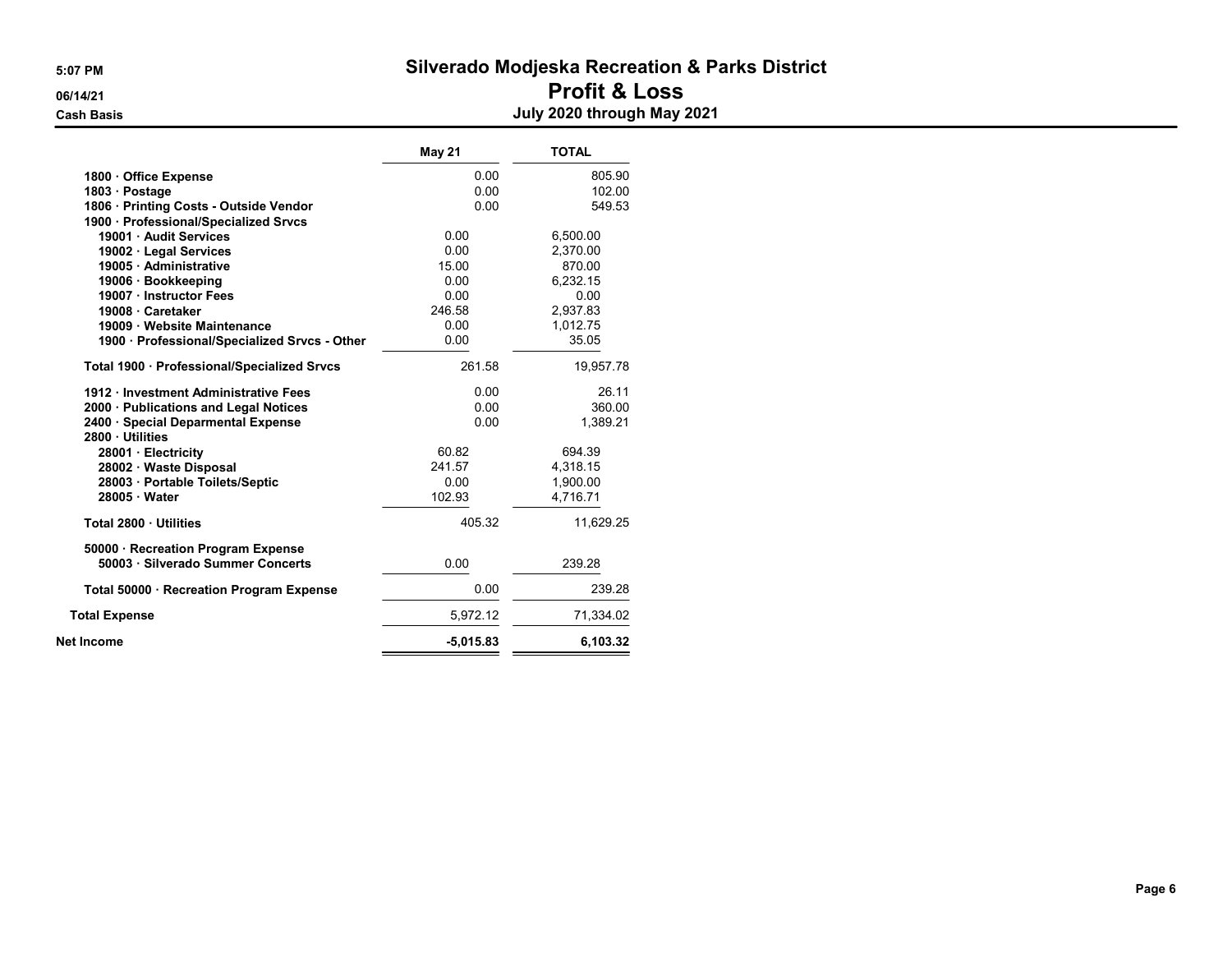#### 5:09 PM Silverado Modjeska Recreation & Parks District 06/14/21 **Balance Sheet** Cash Basis **As of May 31, 2021**

| <b>ASSETS</b><br><b>Current Assets</b><br><b>Checking/Savings</b><br>8010 County Checking Account                                                              |                                     |
|----------------------------------------------------------------------------------------------------------------------------------------------------------------|-------------------------------------|
|                                                                                                                                                                | 137,088.35                          |
| 8020 · BofA Rec Checking Account                                                                                                                               | 125, 165.50                         |
| <b>Total Checking/Savings</b>                                                                                                                                  | 262,253.85                          |
| <b>Other Current Assets</b><br>8250 · Interest Receivable                                                                                                      | 125.67                              |
| <b>Total Other Current Assets</b>                                                                                                                              | 125.67                              |
| <b>Total Current Assets</b>                                                                                                                                    | 262,379.52                          |
| <b>Other Assets</b><br>8211 Interfund Receivable<br>82111 · Loan to SCC (2nd Loan)<br>8211 Interfund Receivable - Other                                        | 66,447.95<br>66,048.00              |
| Total 8211 · Interfund Receivable                                                                                                                              | 132,495.95                          |
| <b>Total Other Assets</b>                                                                                                                                      | 132,495.95                          |
| TOTAL ASSETS                                                                                                                                                   | 394,875.47                          |
| <b>LIABILITIES &amp; EQUITY</b><br>Liabilities<br><b>Current Liabilities</b><br><b>Accounts Payable</b><br>9010 Accounts Payable<br>9025 · Stale Dated Payable | $-9.16$<br>50.00                    |
| <b>Total Accounts Payable</b>                                                                                                                                  | 40.84                               |
| <b>Other Current Liabilities</b><br>9001 CAPRI Stage Repair Funds<br>9120 Development Deposits                                                                 | 8,584.88<br>13,600.00               |
| <b>Total Other Current Liabilities</b>                                                                                                                         | 22,184.88                           |
| <b>Total Current Liabilities</b>                                                                                                                               | 22,225.72                           |
| <b>Total Liabilities</b>                                                                                                                                       | 22,225.72                           |
| Equity<br>3900 · Retained Earnings<br>9990 Fund Balance-Unrestricted<br><b>Net Income</b>                                                                      | -2,977.99<br>369,524.42<br>6,103.32 |
| <b>Total Equity</b>                                                                                                                                            | 372,649.75                          |
| TOTAL LIABILITIES & EQUITY                                                                                                                                     | 394,875.47                          |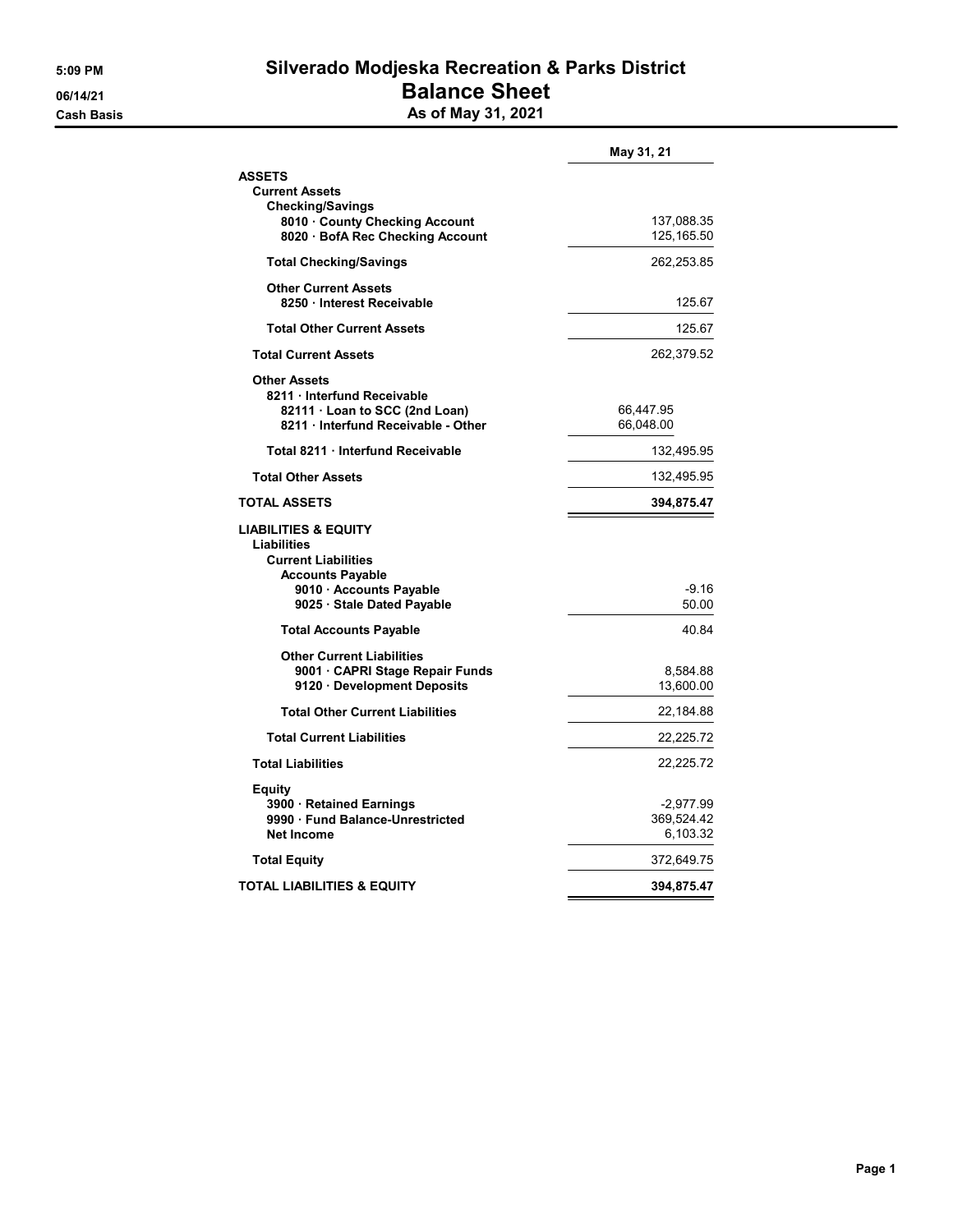### 5:10 PM Silverado Modjeska Recreation & Parks District 06/14/21 Contraction List by Vendor

May 2021

| <b>Type</b>                         | <b>Date</b> | <b>Num</b> | Memo                | <b>Account</b>           | Cir      | <b>Split</b>          | <b>Debit</b> | Credit   |
|-------------------------------------|-------------|------------|---------------------|--------------------------|----------|-----------------------|--------------|----------|
| AT&T                                |             |            |                     |                          |          |                       |              |          |
| Check                               | 05/03/2021  | <b>EFT</b> | 714-649-2850        | $8020 \cdot$ BofA Rec Ch | X        | $0702 \cdot$ Telepho  |              | 104.97   |
| <b>Bank of America</b>              |             |            |                     |                          |          |                       |              |          |
| Check                               | 05/07/2021  |            | Deposit Mont        | $8020 \cdot$ BofA Rec Ch | X.       | $1700 \cdot$ Miscella |              | 15.00    |
| <b>Bennett Design</b>               |             |            |                     |                          |          |                       |              |          |
| Bill                                | 05/13/2021  | 10771      | Inv #10771          | 9010 Accounts Pa         |          | -SPLIT-               |              | 74.25    |
| Cole & Huber, LLC                   |             |            |                     |                          |          |                       |              |          |
| Bill                                | 05/12/2021  | 37185      | <b>Apr Services</b> | 9010 Accounts Pa         |          | 19002 · Legal         |              | 1,395.00 |
| <b>Cox Communications</b>           |             |            |                     |                          |          |                       |              |          |
| Check                               | 05/24/2021  | <b>EFT</b> | Account $\#001$     | $8020 \cdot$ BofA Rec Ch | X        | 0702 · Telepho        |              | 284.40   |
| <b>Irvine Ranch Water District</b>  |             |            |                     |                          |          |                       |              |          |
| Check                               | 05/19/2021  | <b>EFT</b> | Auto Dbt            | $8020 \cdot$ BofA Rec Ch | $\times$ | $28005 \cdot Water$   |              | 78.51    |
| Check                               | 05/19/2021  |            | Auto Dbt            | 8020 · BofA Rec Ch       | $\times$ | $28005 \cdot Water$   |              | 24.42    |
| <b>Isabell Kerins</b>               |             |            |                     |                          |          |                       |              |          |
| Bill                                | 05/26/2021  | OOP        | OOP Exp Rei         | 9010 $\cdot$ Accounts Pa |          | $50003 \cdot$ Silvera |              | 727.86   |
| Check                               | 05/27/2021  | 3420       | Out-of-Pocket       | $8020 \cdot$ BofA Rec Ch |          | $60003 \cdot$ Silvera |              | 727.86   |
| <b>Reighart, Steve</b>              |             |            |                     |                          |          |                       |              |          |
| Check                               | 05/10/2021  | 3414       | VOID: Carmel        | 8020 · BofA Rec Ch       | X        | 19008 · Careta        | 0.00         |          |
| Check                               | 05/10/2021  | 3415       | 2020 Bonus          | 8020 · BofA Rec Ch       | $\times$ | 19008 · Careta        |              | 246.58   |
| <b>South Coast Fire Protection</b>  |             |            |                     |                          |          |                       |              |          |
| Bill                                | 05/03/2021  | RM11       | RM116477, S         | 9010 Accounts Pa         |          | -SPLIT-               |              | 576.35   |
| <b>Southern California Edison</b>   |             |            |                     |                          |          |                       |              |          |
| Check                               | 05/25/2021  | <b>EFT</b> | 700390193052        | 8020 · BofA Rec Ch       | X        | 28001 · Electri       |              | 60.82    |
| <b>Specialized Tree Works</b>       |             |            |                     |                          |          |                       |              |          |
| Bill                                | 05/06/2021  | 8337       | 2021MaintSM         | 9010 Accounts Pa         |          | $14001 \cdot$ Lands   |              | 600.00   |
| Bill                                | 05/09/2021  | 8215       | March Weekl         | 9010 Accounts Pa         |          | $14001 \cdot$ Lands   |              | 600.00   |
| Bill                                | 05/09/2021  | 8235       | SMRPD 2021          | 9010 · Accounts Pa       |          | -SPLIT-               |              | 1,950.00 |
| Bill                                | 05/09/2021  | 8236       | SMRPD 2021          | 9010 Accounts Pa         |          | -SPLIT-               |              | 1,600.00 |
| <b>Bill Pmt -Check</b>              | 05/10/2021  | 3416       |                     | 8020 · BofA Rec Ch       | $\times$ | $9010 \cdot$ Account  |              | 4,150.00 |
| Bill                                | 05/13/2021  | 8351       | SMRPD 2021          | 9010 Accounts Pa         |          | -SPLIT-               |              | 3,275.00 |
| Bill                                | 05/13/2021  | 8352       | SMRPD 2021          | 9010 Accounts Pa         |          | -SPLIT-               |              | 1,575.00 |
| <b>Bill Pmt -Check</b>              | 05/25/2021  | 3417       | 2021MaintSM         | $8020 \cdot$ BofA Rec Ch |          | $9010 \cdot$ Account  |              | 600.00   |
| <b>Vail Dunlap &amp; Associates</b> |             |            |                     |                          |          |                       |              |          |
| Bill                                | 05/05/2021  | 145246     |                     | 9010 $\cdot$ Accounts Pa |          | $1400 \cdot$ Mainten  |              | 150.85   |
| <b>Waste Management of OC</b>       |             |            |                     |                          |          |                       |              |          |
| Check                               | 05/24/2021  |            | <b>May Services</b> | 8020 · BofA Rec Ch       | $\times$ | 28002 Waste           |              | 241.57   |